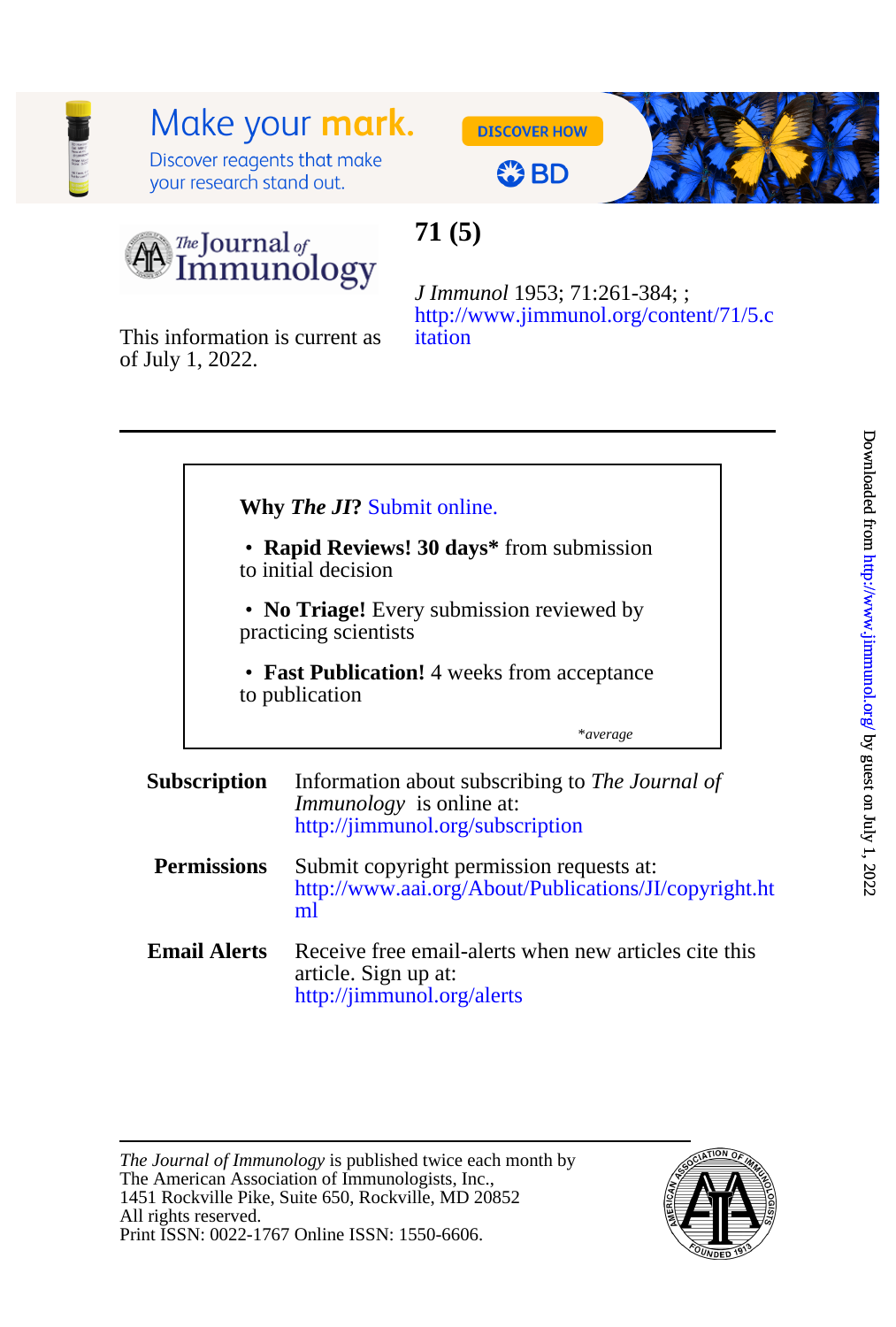### **CONTENTS**

#### **NUMBER 1, JULY** 1953

| The In-Vitro Purification of Tissue Localizing Antibodies. Leonhard Korngold and David Pressman                                                                                                                                                                                                | 1  |
|------------------------------------------------------------------------------------------------------------------------------------------------------------------------------------------------------------------------------------------------------------------------------------------------|----|
| Quantitative Studies on Passive Cutaneous Anaphylaxis in the Guinea Pig and Its Relationship                                                                                                                                                                                                   | 6  |
| <b>Bovine Erythrocyte Antigens</b>                                                                                                                                                                                                                                                             |    |
| I. The Effect of Time, Temperature and Concentration of Cells on Absorption of Antibodies                                                                                                                                                                                                      |    |
| from Isoimmune Serum. E. J. Lazear and L. C. Ferguson                                                                                                                                                                                                                                          | 12 |
| II. Quantitative Studies on the Hemolytic Test. Carl Cohen and L. C. Ferguson                                                                                                                                                                                                                  | 15 |
| III. The Isolation of Blood-Group Specific Substances from Erythrocytes. George C. Royal,                                                                                                                                                                                                      | 22 |
| Action of Mustards on Interfering, Hemagglutinating and Eluting Capacities of Influenza A (PR8)                                                                                                                                                                                                |    |
|                                                                                                                                                                                                                                                                                                | 26 |
| The Persistence of Antigen in the Mouse. John O. Erickson, Dorothy M. Armen and Raymond L.                                                                                                                                                                                                     |    |
|                                                                                                                                                                                                                                                                                                | 30 |
| Production of Influenza A Virus in the Cells of the Allantois. H. J. F. Cairns and P. J. Mason                                                                                                                                                                                                 | 38 |
| NUMBER 2, AUGUST 1953                                                                                                                                                                                                                                                                          |    |
| The Effect of the Injection of Tetanus Toxin into the Central Nervous System of Rabbits. Eric A.                                                                                                                                                                                               |    |
| Chemical and Immunological Studies on a Heterophile Fraction Isolated from Bovine Erythrocyte                                                                                                                                                                                                  | 41 |
| Stroma. I. Chemical Studies. Abraham Markowitz and Wayne L. Simmonds                                                                                                                                                                                                                           | 45 |
| A Preliminary Report on the Purification of Foot-and-Mouth Disease Virus by Serological Methods.                                                                                                                                                                                               |    |
| The Fate of Mumps Antibodies Following Their Passage Through the Placenta. Alfred L. Florman                                                                                                                                                                                                   | 52 |
|                                                                                                                                                                                                                                                                                                | 55 |
| Studies on Autoantibodies in Human Sera. Alexander S. Wiener, Eve B. Gordon and Carol Gallop                                                                                                                                                                                                   | 58 |
| Studies on the Prevention of Mumps.                                                                                                                                                                                                                                                            |    |
| V. The Development of a Neutralization Test and Its Application to Convalescent Sera.                                                                                                                                                                                                          |    |
| Tamar Gotlieb, Winslow J. Bashe, Jr., Gertrude Henle and Werner Henle<br>VI. The Relationship of Neutralizing Antibodies to the Determination of Susceptibility and<br>to the Evaluation of Immunization Procedures. Winslow J. Bashe, Jr., Tamar Gotlieb,                                     | 66 |
|                                                                                                                                                                                                                                                                                                | 76 |
| The Flocculation Reaction of Rabbit Antibody. Harry E. Bowen and Louise Wyman                                                                                                                                                                                                                  | 86 |
| Propagation of Coxsackie Viruses in Cultures of Human Tissues. T. H. Weller, F. C. Robbins, M. B.                                                                                                                                                                                              |    |
| Allergic Encephalomyelitis in the Rat Induced by the Intracutaneous Injection of Central Nervous                                                                                                                                                                                               | 92 |
| System Tissue and Adjuvants. Murray M. Lipton and Jules Freund                                                                                                                                                                                                                                 | 98 |
| Influence of Non-Specific Inhibitor on the Diagnostic Hemagglutination-Inhibition Test for In-                                                                                                                                                                                                 |    |
|                                                                                                                                                                                                                                                                                                |    |
| NUMBER 3, SEPTEMBER 1953                                                                                                                                                                                                                                                                       |    |
| The Effect of Antibiotics upon the Immune Response. Kingsley M. Stevens 119                                                                                                                                                                                                                    |    |
| $\mathbf{L}$ . Determine $\mathbf{L}$ and determine the $\mathbf{L}$ and $\mathbf{L}$ and $\mathbf{L}$ and $\mathbf{L}$ and $\mathbf{L}$ and $\mathbf{L}$ and $\mathbf{L}$ and $\mathbf{L}$ and $\mathbf{L}$ and $\mathbf{L}$ and $\mathbf{L}$ and $\mathbf{L}$ and $\mathbf{L}$ and $\mathbf$ |    |

| Interference Between Influenza and Equine Encephalitis Viruses in Tissue Culture. Carl E. Taylor 125 |  |
|------------------------------------------------------------------------------------------------------|--|
| The Growth Curve of the Virus of Herpes Simplex on the Chorioallantoic Membrane of the Em-           |  |
| bryonated Hen's Egg. T. F. McNair Scott, L. L. Coriell, H. Blank and Alan Gray 134                   |  |
| Inhibition by Lecithin and Cholesterol of Bacterial (Escherichia coli) Hemagglutination and He-      |  |
|                                                                                                      |  |
| Influenza Virus in Allantoic Sac Tissue Culture. Quantitative Studies on Nucleic Acid Content        |  |
| During Growth and in the Presence of Cortisone. C. Ray Womack and Edward H. Kass 152                 |  |
|                                                                                                      |  |

#### NUMBER 4, OCTOBER 1953

| Studies on the Specific Soluble Proteins of Pasteurella pestis and P. pseudotuberculosis. II. Comple- |  |
|-------------------------------------------------------------------------------------------------------|--|
|                                                                                                       |  |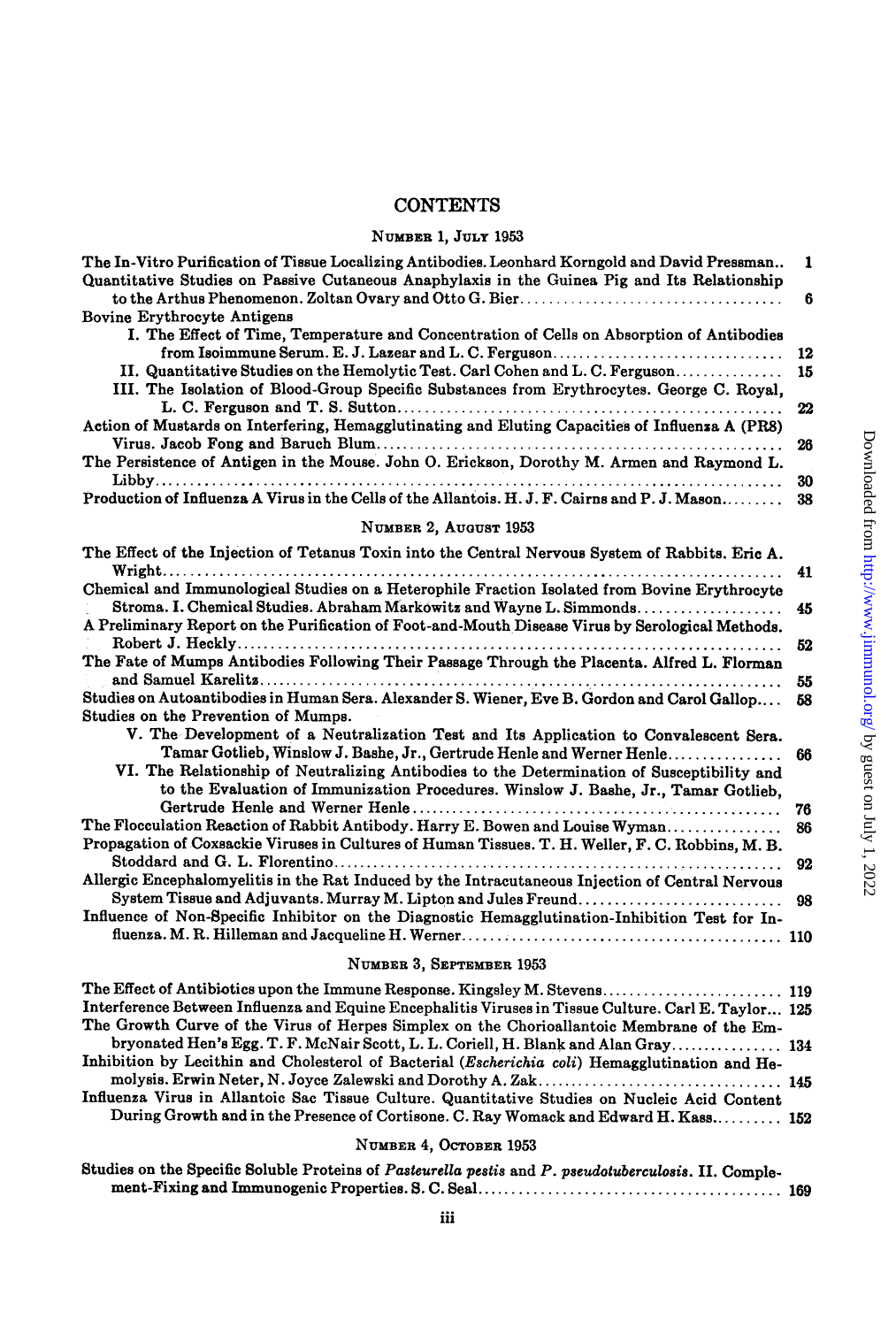### iv CONTENTS [VOL. 71

| The Ability of Trypsin to Restore Specific Agglutinating Capacity of Erythrocytes Treated with<br>Performance of Mumps Neutralization Tests in Suckling Mice. Lawrence Kilham, Helen W. Murphy |     |
|------------------------------------------------------------------------------------------------------------------------------------------------------------------------------------------------|-----|
| Protective Effect of Sera from Animals Treated with Different Brucella Antigens upon Brucella                                                                                                  |     |
|                                                                                                                                                                                                |     |
| Serologic Studies on North American Blastomycosis. Studies with Soluble Antigens from Untreated                                                                                                |     |
| and Sonic-treated Yeast-Phase Cells of Blastomyces dermatitidis. Donald S. Martin 192                                                                                                          |     |
| The Effect of X-Irradiation on the Immunity of Mosquitoes to Malarial Infection. Levon A. Terzian. 202                                                                                         |     |
| Factors Influencing the Production of Developmental Defects in the Chick Embryo Following                                                                                                      |     |
| Infection with Newcastle Disease Virus. Alice Polk Williamson, Russell J. Blattner and G.                                                                                                      |     |
|                                                                                                                                                                                                | 207 |
| Precipitin Production in Chickens. IX. A Quantitative Study of the Antibody Response to Nine                                                                                                   |     |
| Different Purified Substances. Mary H. Schmidt and Harold R. Wolfe 214                                                                                                                         |     |
| The Preparation and Properties of Cold Hemagglutinin. Robert S. Gordon, Jr                                                                                                                     | 220 |
|                                                                                                                                                                                                |     |
| Serotypic Recombination in Salmonella. Joshua Lederberg and Philip R. Edwards 232                                                                                                              |     |
|                                                                                                                                                                                                |     |
| Studies of the Interference Phenomenon in Mustard-Treated Hosts. Jacob Fong, Robert Louie and                                                                                                  |     |
|                                                                                                                                                                                                | 246 |
| Influenza Virus Multiplication in Homologously Transplanted Mouse Fetal Tissues. Robert R.                                                                                                     |     |
|                                                                                                                                                                                                | 253 |

#### NUMBER 5, NOVeMBeR 1953

| Quantitative Determination of Hemagglutinins for Normal and Trypsinized Human Red Blood                    |     |
|------------------------------------------------------------------------------------------------------------|-----|
| Cells. Henry J. Winn, Matt. C. Dodd and Claude-Starr Wright                                                | 261 |
| The Effect of Antigen Administration on the Behavior of I <sup>131</sup> Labelled Rabbit Anti-Ovalbumin in |     |
|                                                                                                            | 268 |
| The Effect of Rabbit Antibody Administration on the Behavior of I <sup>121</sup> Labelled Human Serum Al-  |     |
|                                                                                                            |     |
| Prenatal and Early Postnatal Survival in the Mouse as Affected by Infection of the Mother with             |     |
| Swine Influenza Virus During Gestation. William E. Howell, Lawrence M. Winters and George                  |     |
| .<br>.<br>A. Young                                                                                         | 280 |
| The Persistence of Complement in Aged Sera. Paul H. Maurer and William Weigle                              | 284 |
| Anaphylaxis in the Mouse Produced with Crystalline Bovine Albumin. Morris Solotorovsky and                 |     |
|                                                                                                            | 296 |
| Studies of the Complement-Fixation Reaction in Virus Systems. V: In Foot and Mouth Disease                 |     |
| Using Direct and Indirect Methods. Christine E. Rice and J. B. Brooksby                                    | 300 |
| Anaphylactic Shock in the Mouse Vaccinated with Hemophilis pertussis. III. Antigens, Antibody              |     |
| and Passive Transfer Studies. Saul Malkiel, Betty J. Hargis and Samuel M. Feinberg 311                     |     |
| Deposition of Beef Serum Gamma-Globulin in Rabbit Organs and Subcellular Fractions. Charles F.             |     |
|                                                                                                            | 319 |
| The Role of Enzyme in Reversible Agglutination of Red Cells. Robert E. Hoyt and Helen Zwicker 325          |     |
| The Requirement for Magnesium Ions in the Inactivation of the Third Component of Human Com-                |     |
| plement (C'3) by Insoluble Residues of Yeast Cells (Zymosan). Louis Pillemer, Livia Blum,                  |     |
|                                                                                                            | 331 |
| The Requirement for a Hydrazine-Sensitive Serum Factor and Heat-Labile Serum Factors in the                |     |
| Inactivation of Human C'3 by Zymosan. Louis Pillemer, I. H. Lepow and Livia Blum                           | 339 |
| Quantitative Method of Titrating Anti-Platelet Serum In Vitro. W.O. Cruz                                   | 346 |
| The Inter-Relation of Age, Immune Response and Susceptibility to Mumps Virus in Hamsters.                  |     |
|                                                                                                            | 352 |
| Studies on the Role of Ca <sup>++</sup> and Mg <sup>++</sup> in Complement Fixation and Immune Hemolysis.  |     |
| I. Uptake of Complement Nitrogen by Specific Precipitates and Its Inhibition by Ethylene                   |     |
| Diamine Tetra Acetate. Lawrence Levine, Keith M. Cowan, Abraham G. Osler and                               |     |
| Manfred M. Mayer                                                                                           | 359 |
| II. The Essential Role of Calcium in Complement Fixation. Lawrence Levine, Keith M.                        |     |
|                                                                                                            |     |